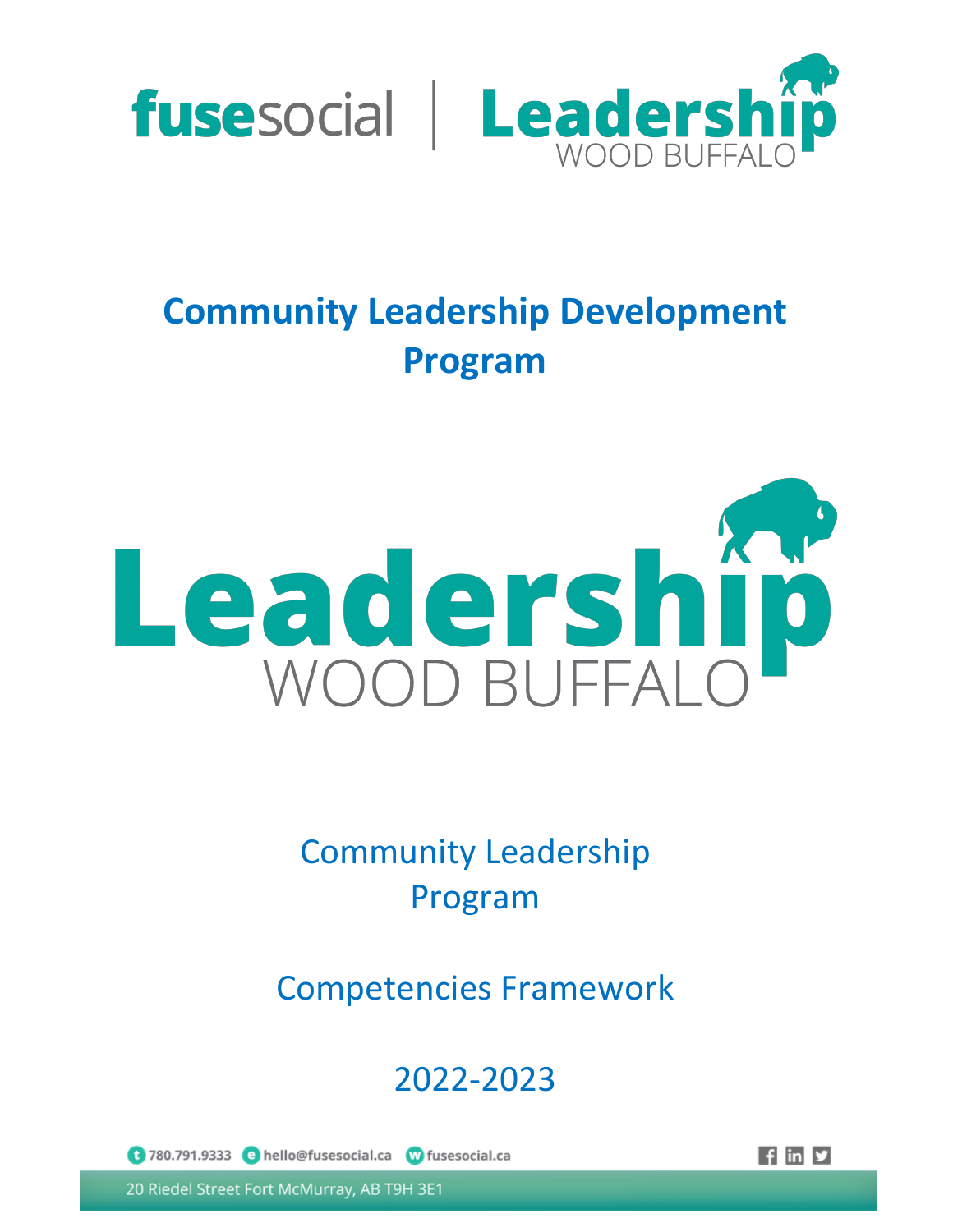## About the Program

Leadership Wood Buffalo is a Community Leadership Development Program offered through FuseSocial. The intent of Leadership Wood Buffalo is to help emerging leaders in Wood Buffalo to discover and grow their individual leadership strengths and styles, equip our participants with practical tools for understanding the dynamics of their community and working within it. We also strive to connect the participants with a network of other community leaders who are working towards a healthier and more vibrant community.

#### *The Community becomes their Leadership classroom!*

Leadership Wood Buffalo is entering its 16<sup>th</sup> year in 2022-2023 and has graduated over 270 community leaders. Our program is hands-on and experiential designed to explore and develop leadership capacity and skills within the context of actual community issues in the municipality of Wood Buffalo.

## Community Leadership Model

This model describes the competencies that a community leader possesses, through which they effectively act and guide others to act, to build a healthy community. Competencies are a combination of practical and theoretical knowledge, skills, and attitudes that enable a person to perform a specific role.

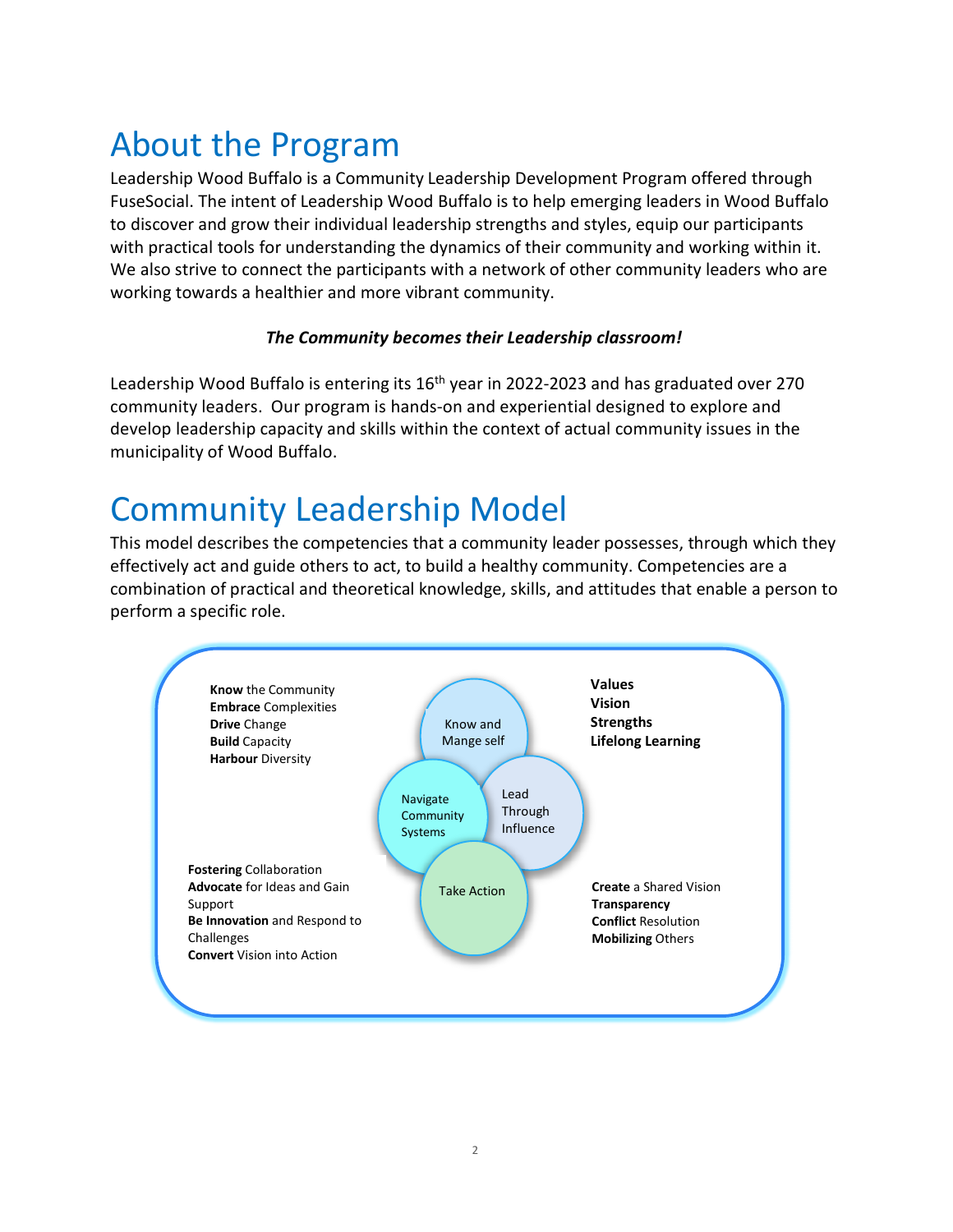The four pillars of competencies for community leaders are supported by four foundational concepts in our programming:

- **Change** supporting self, others, and community through a variety of change processes;
- **Diversity** acknowledging cultural diversity as well as diverse viewpoints from different sectors;

• **Healthy Community** – building capacity and empowerment of individuals, organizations and communities towards community health and well-being; and

• **Systems Thinking** – understanding communities and organizations as systems, and our roles in the bigger picture.

## Experiential Approach to Leadership Development

The Community Leadership Development Program has multiple components. Our framework for designing and facilitating each component allows learners to explore different aspects of their community leadership competencies throughout the program.

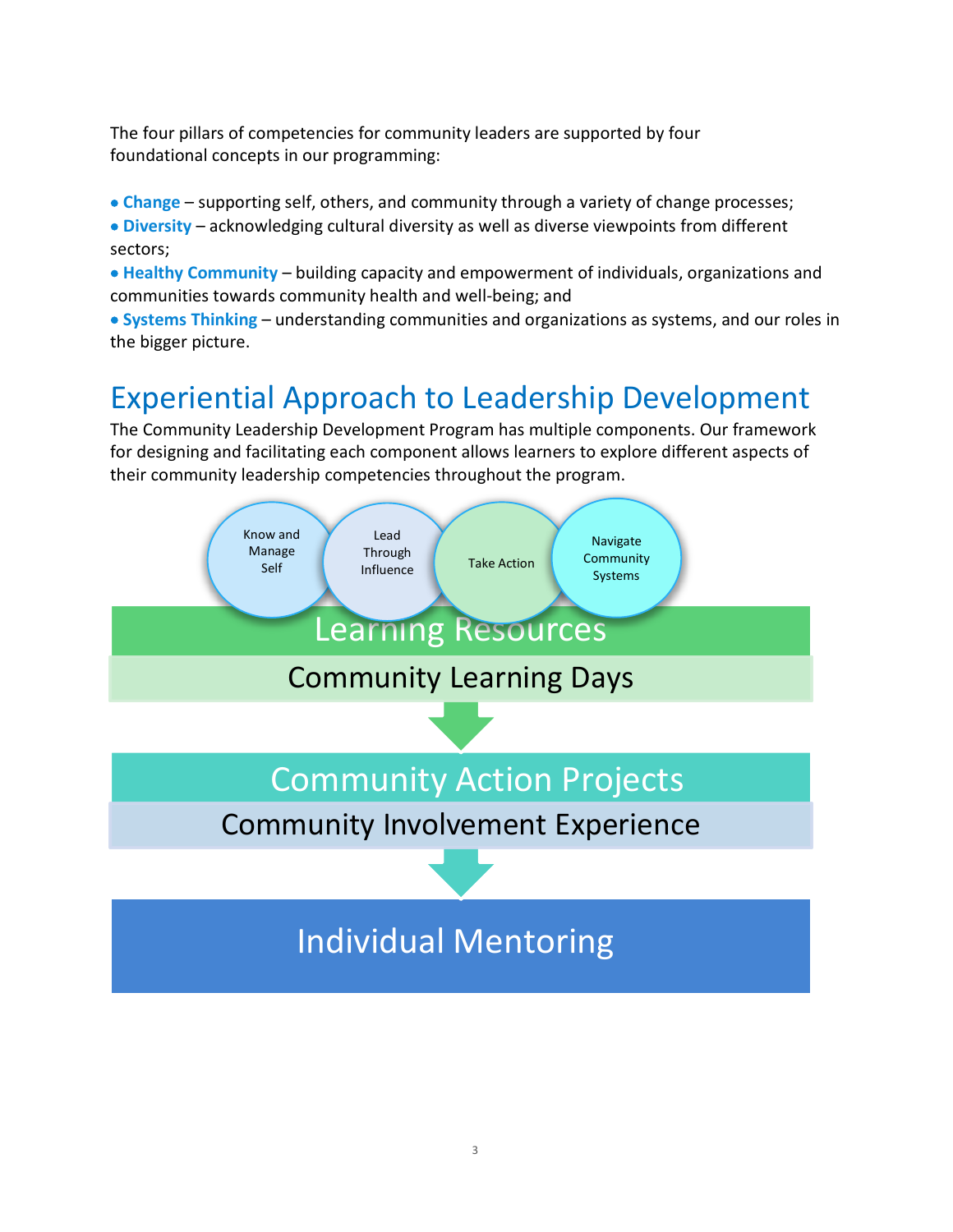## Cross – Sector Representation and Collaboration

Leadership Wood Buffalo brings together emerging leaders from multiple sectors and many diverse social backgrounds. By helping people understand different perspectives, working styles, and collaboration approaches, our programs reflect the real-world conditions of community leadership. The diversity of our participants is a key strength and driver of learning in our programs.

### Leadership Competencies

#### **Know and Manage Self**

#### **Identify and Apply Personal values to Inform a Personal Vision**

Community leaders identify their most important personal values, use those values to guide their choices and actions, and evaluate competing priorities or options by using a valuesbased framework. Community leaders use their values and beliefs to articulate a personal vision and mission of leadership, and confidently share that vision/mission with others.

#### **Recognize and Build Leadership Styles and Strengths**

Community leaders recognize the personal preferences and strengths that contribute to their own leadership style, understand alternative leadership styles, and continuously seek to enhance their leadership effectiveness in a variety of contexts.

#### **Cultivate Positive Self-Management and Personal Accountability**

Community leaders build credibility and trust by acting with integrity, good judgement, confidence, and courage. When facing challenges or tension, they are aware of their trigger points, and strive to reflect and respond effectively. Community leaders develop healthy habits for stress management, time management, and fulfilling their commitments.

#### **Commit to Lifelong Learning**

Community leaders identify that leadership is an ongoing learning journey, and that their past experiences help to inform the way they approach opportunities and challenges. They give and receive constructive feedback with a spirit of curiosity and grace. Community leaders reflect on their actions and experiences to continually learn and improve. They seek out opportunities to learn from diverse sources and share their wisdom and strengths with others.

#### **Cultivate Cultural Awareness and Support for Reconciliation**

Community leaders work respectfully, knowledgeably, and effectively with indigenous people. Community leaders build their understanding of the history and impacts of colonization, and the goals of reconciliation. They strive to use culturally-appropriate practices to create a sense of safety for all.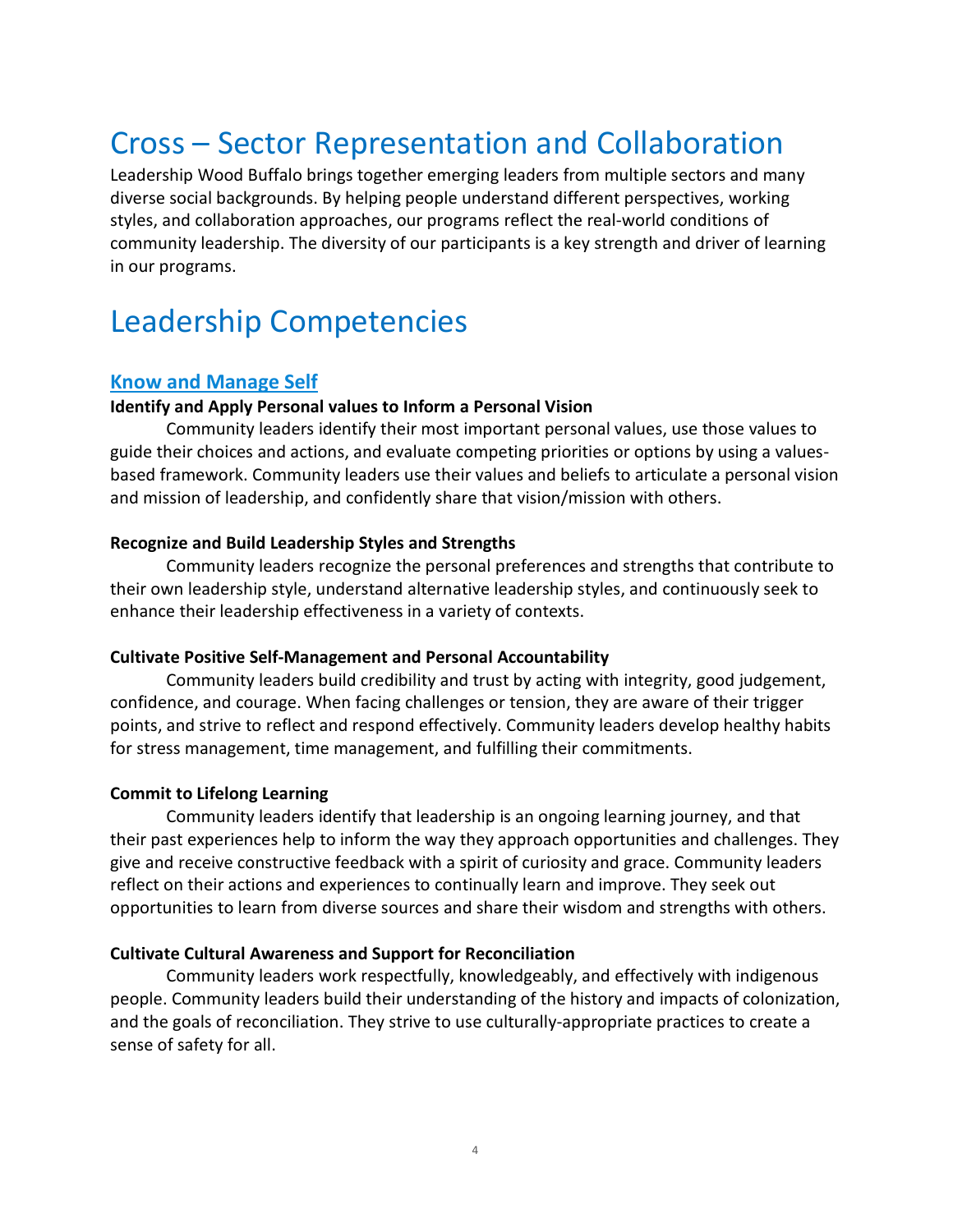#### **Lead Through Influence**

#### **Create a Shared Vision**

Community leaders respond to issues or needs by developing a vision for change that reflects shared values and motivations in the community. They build needed support for their ideas by framing them in a way that is understandable and appealing to others. Community leaders invite others to contribute to setting goals and priorities.

#### **Mobilize Others**

Community leaders build coalitions with key partners and build momentum to get things done. They gather people together and create conditions for civic or institutional engagement. Stepping forward as needed (regardless of position), they engage a critical mass of people and enough resources to take action and achieve specific outcomes. Community leaders recognize and build on the strengths of others.

#### **Convene and Facilitate Gatherings**

Community leaders engage people through invitation, not mandate, and develop a sense of ownership and relatedness to community issues. They use effective facilitation and problem-solving techniques to connect or bridge differences between individuals or groups to make it possible for them to work together.

#### **Communicate Openly**

Community leaders listen openly and send clear and convincing messages. They understand their own personal perspective and beliefs, and present views with confidence and diplomacy. Community leaders listen fully to both verbal and non-verbal responses. They respectfully address and clarify points of uncertainty.

#### **Manage Conflict Constructively**

Community leaders negotiate and resolve disagreement. They seek to create an environment where disagreement can be openly addressed to foster new possibilities and creative solutions. Community leaders are assertive and cooperative in moving self and others from "position" to "interests" and orchestrate win-win solutions.

#### **Support Effective Group Dynamics**

Community leaders create a culture and community where uniqueness and individuality are valued, respected, and appreciated. They actively seek to use and strengthen the broad range of capabilities within a group and apply strategies to move a group forward. Community leaders exercise personal influence in a group setting to intervene and facilitate progress.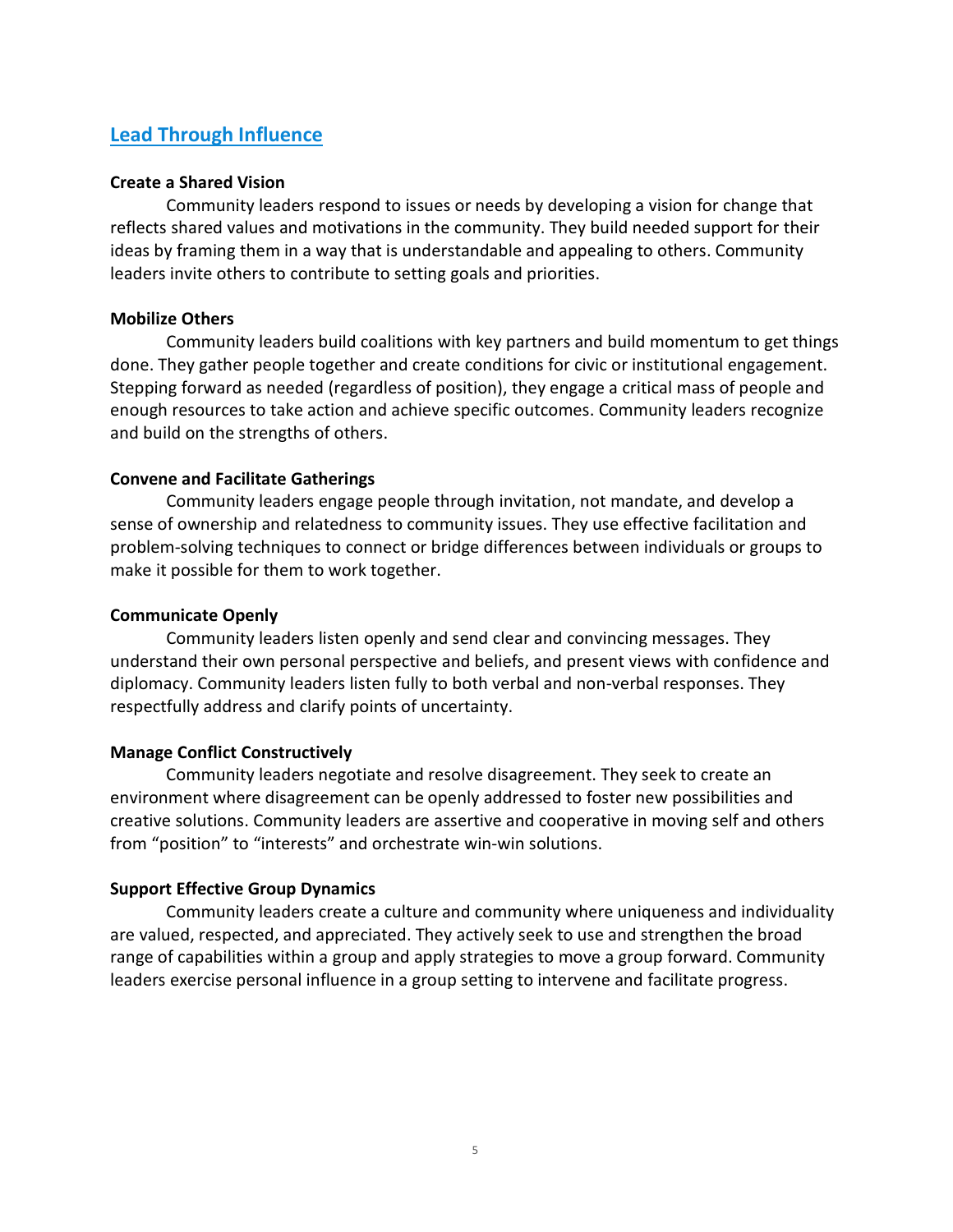#### **Navigate Community Systems**

#### **Know the Community**

Community leaders know and are connected to the community they serve. They appreciate the social, political, and economic realities of their community, including civic and political processes. Community leaders are able to identify and ask for the support of local business, government and not-for-profit organizations to facilitate positive change.

#### **Embrace the Complexity of the Community**

Community leaders understand and embrace the complexity of communities as living systems. They apply systems-thinking frameworks to help them understand community issues and develop innovative and adaptive solutions to community challenges.

#### **Build Capacity for a Healthy Community**

Community leaders recognize the factors that contribute to a healthy community, and their role in engaging as community members. They strive to appreciate and build on the physical, social, environmental, and economic assets of the community to create conditions for health and wellbeing.

#### **Engage Diverse Perspectives**

Community leaders understand that community issues cannot be resolved in isolation. They look for diverse perspectives, analyze stakeholder needs and respectfully seek input and collaboration from people who are affected by the issue. They encourage cross-sectoral collaboration in building solutions and action.

#### **Catalyze Change**

Community leaders have the courage to challenge conventional thinking and create a clear and compelling vision for the future that enlists others as change champions. They understand the dynamics of change and transition, anticipate resistance, and provide appropriate support to individuals in each stage of the change cycle to maintain the enthusiasm of stakeholders throughout the change process.

#### **Take Action**

#### **Translate Vision into Action**

Community leaders formulate a comprehensive proposal for an activity or intervention that will have a lasting, positive impact on a community issue. They commit to each step of the process, including identification of the need, outlining an idea, exploring assumptions, defining steps, identifying, and gathering necessary resources, and keeping work going on a timeline.

#### **Support Collaboration and Accountability**

Community leaders apply best practices in planning and time management to work within the dynamic nature of their chosen project, activity, or event. They commit to clear priorities and convene others as needed to maintain a group's alignment with key objectives.